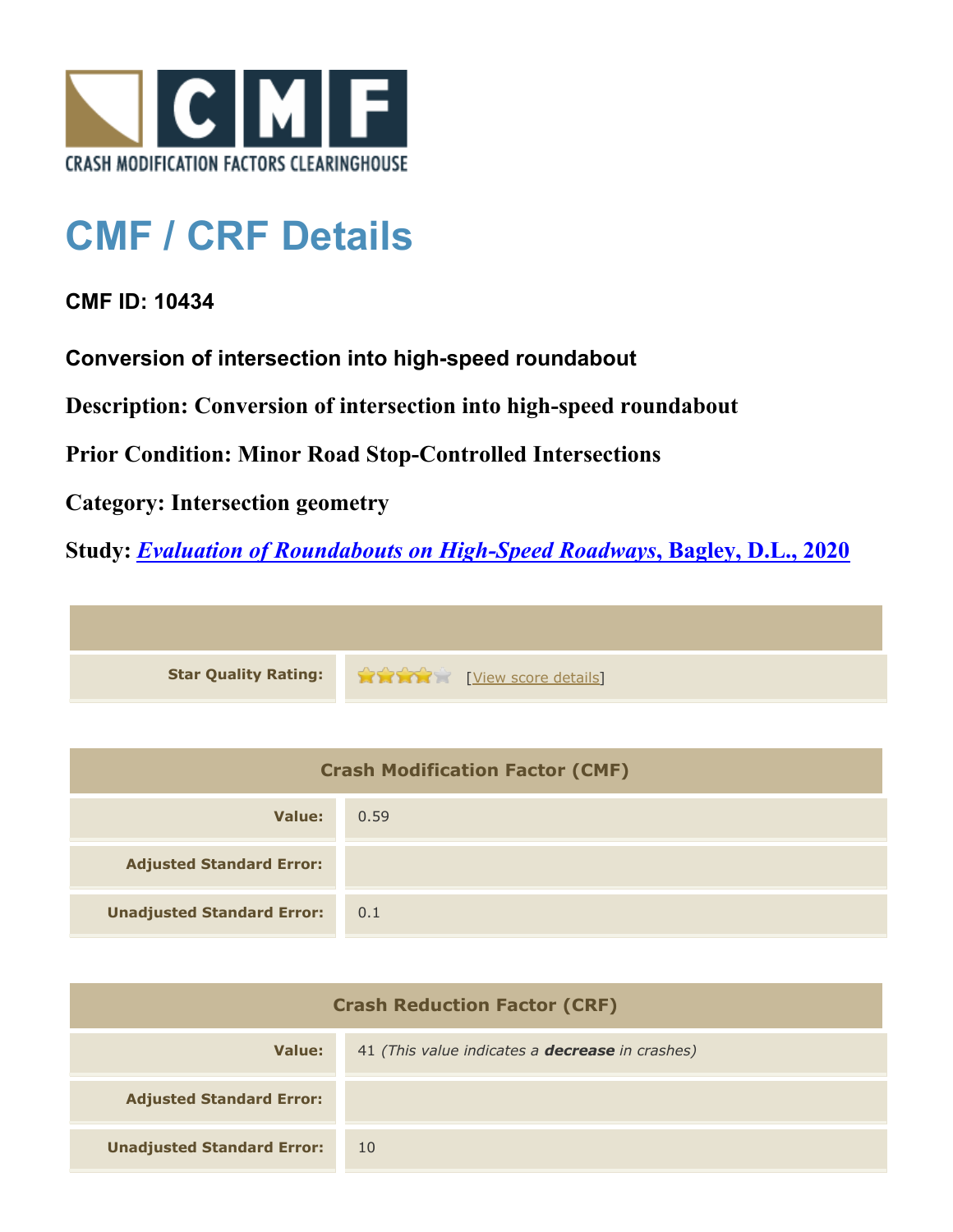| <b>Applicability</b>                    |                                           |
|-----------------------------------------|-------------------------------------------|
| <b>Crash Type:</b>                      | All                                       |
| <b>Crash Severity:</b>                  | All                                       |
| <b>Roadway Types:</b>                   | All                                       |
| <b>Number of Lanes:</b>                 |                                           |
| <b>Road Division Type:</b>              |                                           |
| <b>Speed Limit:</b>                     | 35-55 MPH                                 |
| <b>Area Type:</b>                       | All                                       |
| <b>Traffic Volume:</b>                  |                                           |
| <b>Time of Day:</b>                     | All                                       |
| If countermeasure is intersection-based |                                           |
| <b>Intersection Type:</b>               | Roadway/roadway (not interchange related) |
| <b>Intersection Geometry:</b>           | 3-leg, 4-leg                              |
| <b>Traffic Control:</b>                 | Roundabout                                |
|                                         |                                           |

| <b>Intersection Type:</b>         | Roadway/roadway (not interchange related)         |
|-----------------------------------|---------------------------------------------------|
| <b>Intersection Geometry:</b>     | $3$ -leg, $4$ -leg                                |
| <b>Traffic Control:</b>           | Roundabout                                        |
| <b>Major Road Traffic Volume:</b> | 2000 to 12500 Annual Average Daily Traffic (AADT) |
| <b>Minor Road Traffic Volume:</b> | 400 to 11000 Annual Average Daily Traffic (AADT)  |

| <b>Development Details</b>      |                |
|---------------------------------|----------------|
| <b>Date Range of Data Used:</b> | 1999 to 2019   |
| <b>Municipality:</b>            |                |
| State:                          | N <sub>C</sub> |
| <b>Country:</b>                 |                |